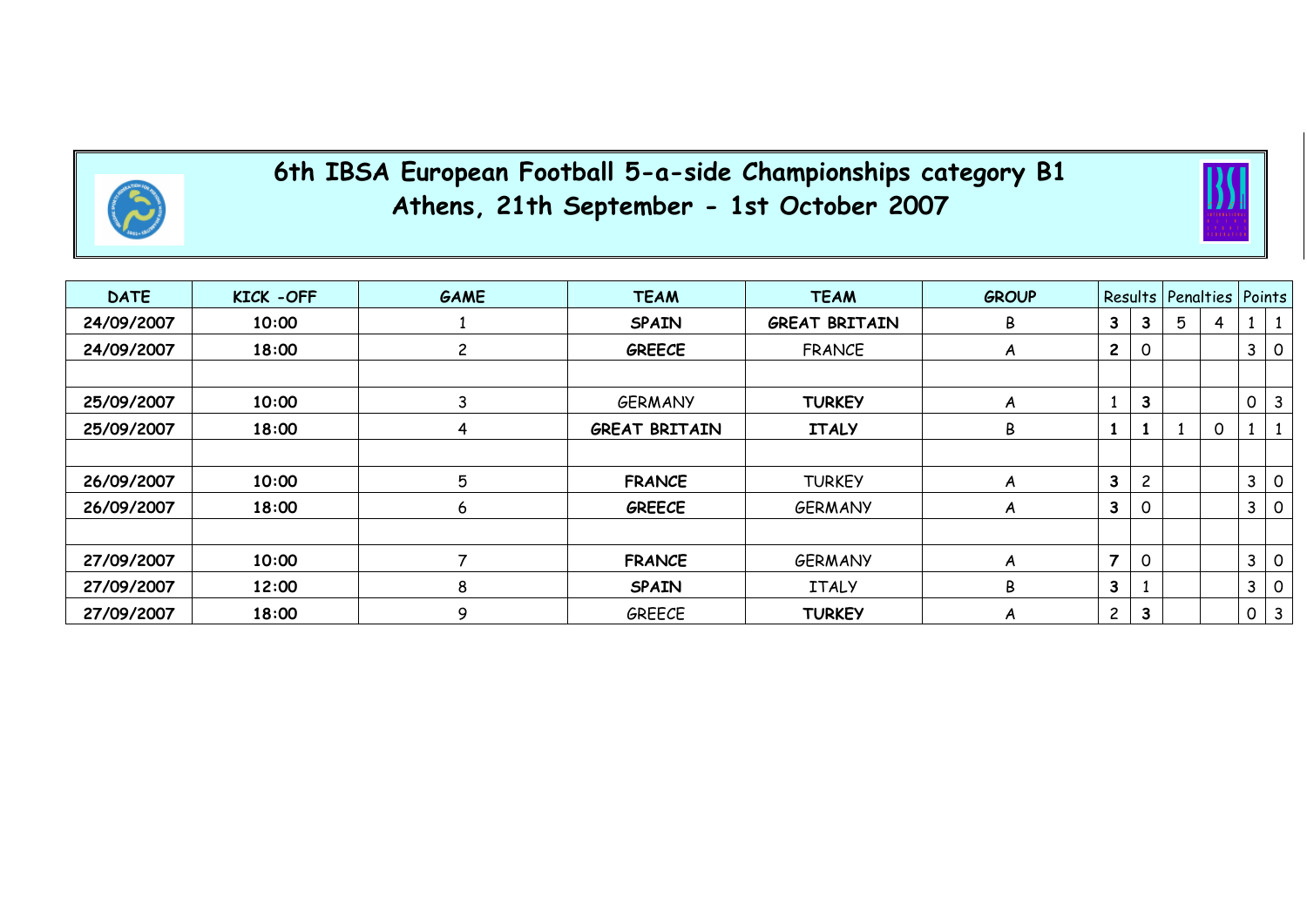## 2 TEAMS OF EACH GROUP PASS TO CLASSIFICATION GAMES, THE 3RD TEAM OF EACH GROUP PLAY FOR THE 5TH AND 6TH PLACE AND THE LAST TEAM OF THE GROUP A TAKES THE 7TH PLACE

| Ranking Group A | <b>COUNTRY</b> | Points | <b>Ranking Group B</b> | <b>COUNTRY</b>       | Points |  |
|-----------------|----------------|--------|------------------------|----------------------|--------|--|
|                 | <b>FRANCE</b>  |        |                        | <b>SPAIN</b>         |        |  |
|                 | GREECE         |        |                        | <b>GREAT BRITAIN</b> |        |  |
|                 | <b>TURKEY</b>  |        |                        | <b>ITALY</b>         |        |  |
|                 | <b>GERMANY</b> |        |                        |                      |        |  |

| 28/09/2007 | 10:00 | 10                          | <b>FRANCE</b> | <b>BRITAIN</b><br>GREAT |  |  |
|------------|-------|-----------------------------|---------------|-------------------------|--|--|
| 28/09/2007 | 12:00 | --                          | <b>GREECE</b> | <b>SPAIN</b>            |  |  |
| 28/09/2007 | 18:00 | 5th AND 6th<br><b>PLACE</b> | <b>TURKEY</b> | <b>ITALY</b>            |  |  |

| 20 ING<br>25.5<br>. JU 1 | $- - -$<br>DAY.<br>ne.<br>. .<br>. . |
|--------------------------|--------------------------------------|
|--------------------------|--------------------------------------|

| 30/09/2007 | 10:00 | <b>BRONZE MEDAL</b> | <b>FRANCE</b> | GREECE       |  |  |
|------------|-------|---------------------|---------------|--------------|--|--|
| 30/09/2007 | 18:00 | MEDAL<br>⊣UV÷<br>ы  | GREAT BRITAIN | <b>SPAIN</b> |  |  |